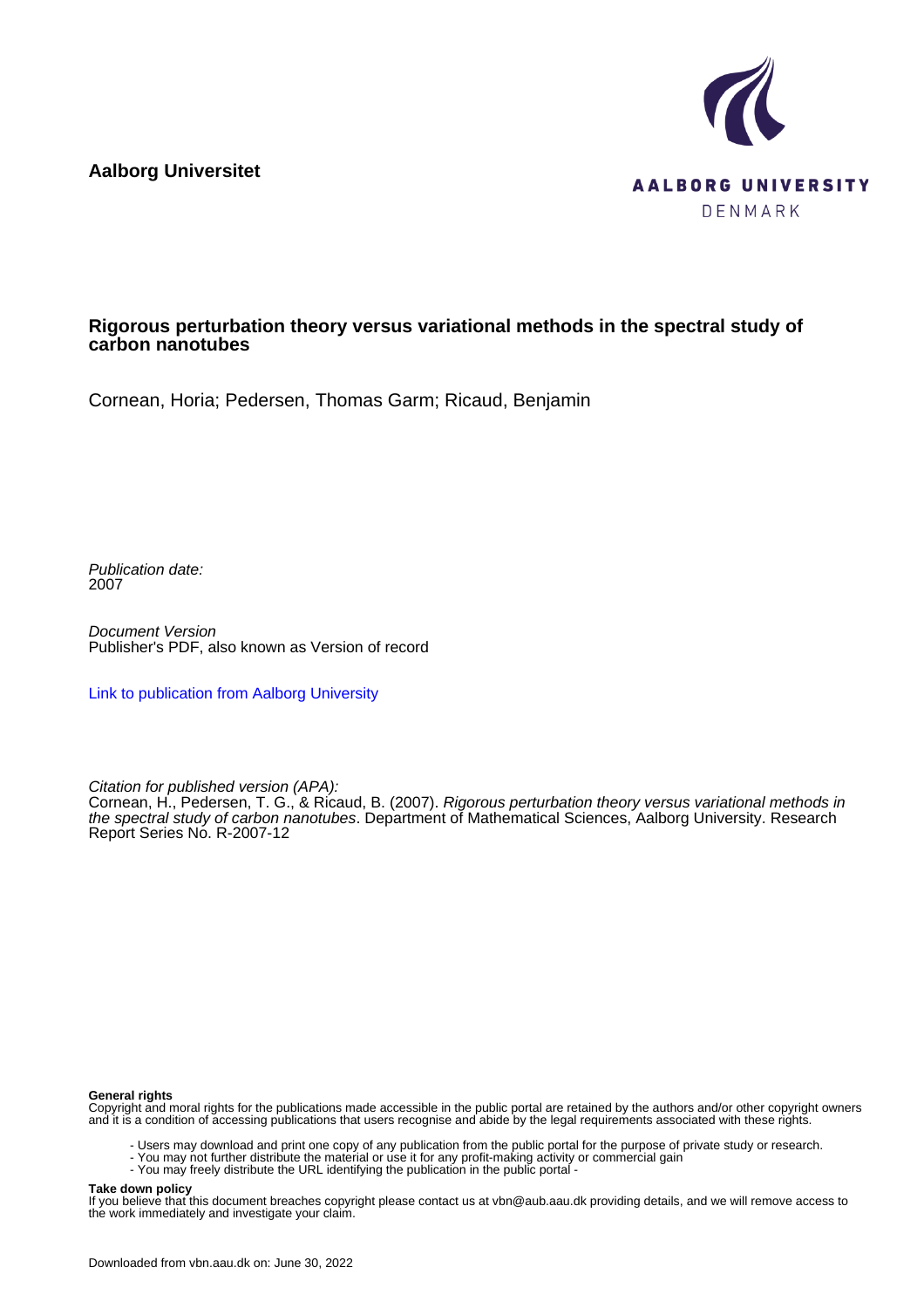# AALBORG UNIVERSITY

# Rigorous perturbation theory versus variational methods in the spectral study of carbon nanotubes

by

Horia D. Cornean, Thomas G. Pedersen and Benjamin Ricaud

R-2007-12 May 2007

 $\overline{\phantom{a}}$ 

✬

Department of Mathematical Sciences Aalborg University Fredrik Bajers Vej 7 G = DK - 9220 Aalborg Øst = Denmark Phone:  $+4596358080$  Telefax:  $+4598158129$ URL: www.math.auc.dk/research/reports/reports.htm

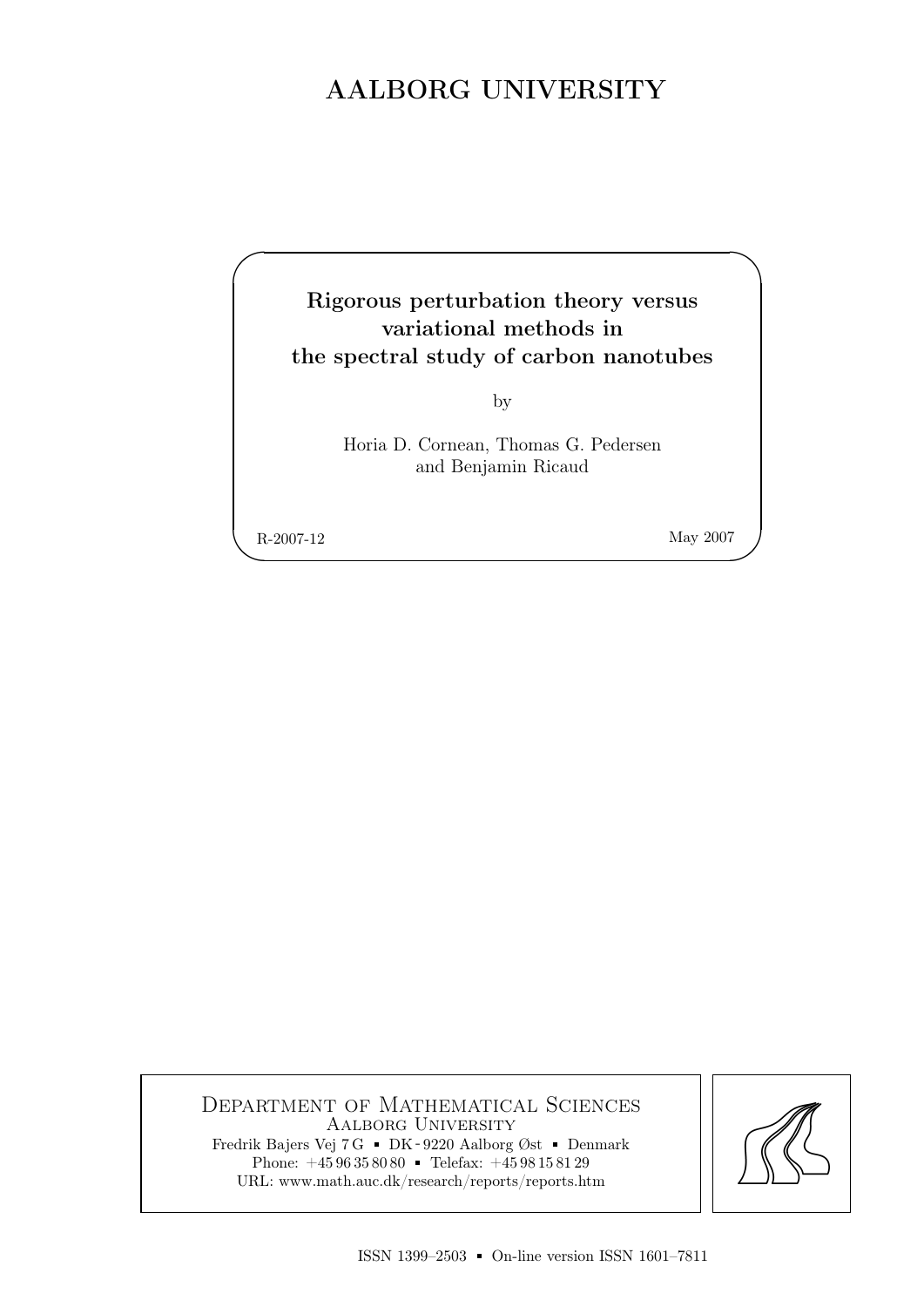## Rigorous perturbation theory versus variational methods in the spectral study of carbon nanotubes

May 1st, 2007

Horia D. Cornean<sup>1</sup>, Thomas G. Pedersen<sup>2</sup>, Benjamin Ricaud <sup>3</sup>

#### Abstract

Recent two-photon photo-luminescence experiments give accurate data for the ground and first excited excitonic energies at different nanotube radii. In this paper we compare the analytic approximations proved in [CDR], with a standard variational approach. We show an excellent agreement at sufficiently small radii.

# 1 Introduction

Recent experimental results on carbon nanotubes using two photon photo luminescence [Sc02], [W], [MPR] reveal the energy levels of the excitons, especially the ground and first excited states, and point out the dependence of these energies on the radius of the nanotube. As it is, this technique appears to be a promising way to sort out nanotubes. But on the other hand, theoretical results seem to require heavy ab initio calculation like in [MPR] [CBRM], to cite the most recent, in order to find the absorption peaks due to excitons. Nevertheless, a simple formula for the optical response based on excitons levels [HK] can give a good approximation. It has been pointed out [BGEH] [OT] that the exciton binding energy in quantum wires depends on the width of the wires by a relatively simple relation. This property is also valid for nanotubes [P1]. In the first part of the paper, we outline a rigorous justification for this latter fact and write a simple analytic formula for the energy levels of the exciton depending on the radius of the tube, based on the paper [CDR]. In the second part we compare our results with a variational numerical method and show a very good agreement between them.

# 2 The exciton model

As first suggested in [P1], we deal with Wannier excitons (a rigorous justification of this procedure is in preparation  $[R]$ ). We take as configuration space a cylinder of radius r and infinite length, space denoted by  $C_r = \mathbb{R} \times rS^1$ ,  $S^1$  being the unit circle. The coordinates on the cylinder are  $(x, y) \in (\mathbb{R} \times rS^1)$  where x is the variable along the tube axis and y is the transverse coordinate. The two quasi-particles live in the Hilbert space  $L^2(\mathcal{C}_r \times \mathcal{C}_r)$ . We formally consider the Hamil-

tonian

$$
\bar{H}^r = -\hbar^2 \left( \frac{\Delta_{x_1}}{2m_1} + \frac{\Delta_{x_2}}{2m_2} + \frac{\Delta_{y_1}}{2m_1} + \frac{\Delta_{y_2}}{2m_2} \right) - V^r(x_1 - x_2, y_1 - y_2),\tag{2.1}
$$

where

$$
V^{r}(x, y) := \frac{-e_1 e_2}{\varepsilon \sqrt{x^2 + 4r^2 \sin^2\left(\frac{y}{2r}\right)}}\tag{2.2}
$$

<sup>1</sup>Dept. of Mathematical Sciences, Aalborg University, Fredrik Bajers Vej 7G, 9220 Aalborg, Denmark; e-mail: cornean@math.aau.dk

<sup>2</sup>Dept. Phys. and Nanotech., Aalborg University, 9220 Aalborg, Denmark; e-mail: tgp@physics.aau.dk

<sup>&</sup>lt;sup>3</sup>Centre de Physique Théorique UMR 6207 - Unité Mixte de Recherche du CNRS et des Universités Aix-Marseille I, Aix-Marseille II et de l'université du Sud Toulon-Var - Laboratoire affilié à la FRUMAM, Luminy Case 907, F-13288 Marseille Cedex 9 France; e-mail: ricaud@cpt.univ-mrs.fr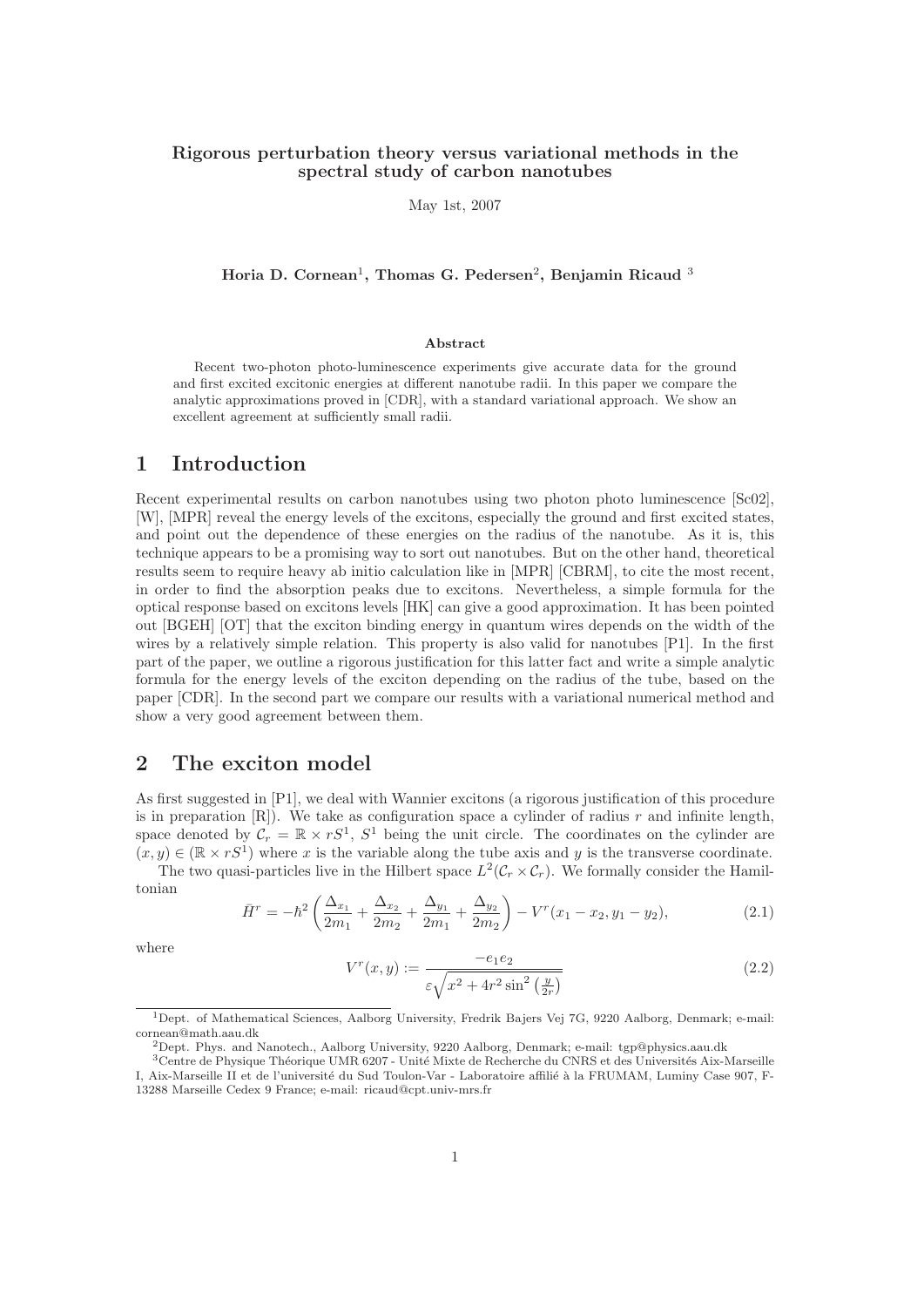$(x_i, y_i)$  are the coordinates on the cylinder of the two charged particles,  $m_i$  their masses, and  $e_i$ their charges. Here  $\varepsilon$  is the electric permittivity of the material. The potential  $V^r$  is the three dimensional Coulomb potential simply restricted to the cylinder. We justify the expression of  $V<sup>r</sup>$ by Pythagoras's theorem. The cylinder is embedded in  $\mathbb{R}^3$ . The distance  $\rho$  from one particle to the other in  $\mathbb{R}^3$  is:

$$
\rho^2 = (x_1 - x_2)^2 + 4r^2 \sin^2 \left(\frac{y_1 - y_2}{2r}\right)
$$

where  $|2r\sin\left(\frac{y_1-y_2}{2r}\right)|$  is the length of the chord joining two points of coordinate  $y_1$  and  $y_2$  on the circle.

#### 2.1 "Separation of the center of mass"

Due to the restrictions imposed by the cylindrical geometry, the usual separation of the center of mass does not work here.

The standard separation with Jacobi coordinates only works for the longitudinal variable, and introducing  $M := m_1 + m_2$  and  $\mu := m_1 m_2/(m_1 + m_2)$ , we denote  $X := (m_1 x_1 + m_2 x_2)/M$  and  $x := x_1 - x_2$ . For the transverse variable, we change to atomic coordinates  $Y = y_2$  and  $y = y_1 - y_2$ . Let us also define the effective Rydberg  $Ry^* = \mu e^4/2\hbar^2 \varepsilon^2$  and Bohr radius  $a_B^* = \hbar^2 \varepsilon / \mu e^2$ , where we set  $e = e_1 = e_2$ . By a scaling, the new energy and radius will be expressed in multiple of these units. This gives us the Hamiltonian:

$$
H^{r} = -\frac{1}{M}\partial_{X}^{2} - \frac{1}{m_{2}}\partial_{Y}^{2} - \frac{1}{\mu}\partial_{x}^{2} - \frac{1}{\mu}\partial_{y}^{2} + \frac{2}{m_{2}}\partial_{y}\partial_{Y} - 2V^{r}(x, y).
$$

First, we can separate the partial center of mass with coordinate  $X$ . Second, since on the Y variable there are periodic boundary conditions, let us consider the orthonormal basis of eigenvectors of  $-\partial_Y^2,$ 

$$
-\partial_Y^2 = \sum_{n=-\infty}^{\infty} E_n^r |\chi_n^r\rangle \langle \chi_n^r|
$$

where

$$
\chi_n^r(Y) = \frac{1}{\sqrt{2\pi r}} e^{in\frac{Y}{r}}
$$
 and  $E_n^r = \frac{n^2}{r^2}$ ,  $n \in \mathbb{Z}$ .

One can see that for small radii, the separation between different transverse levels of energy is high. A recent theoretical study based on ab initio calculations [MPR] shows that the probability density of the exciton is constant along the circumference. So it is reasonable to assume that the radius is so small that the system stays in the ground state of  $-\partial_Y^2$ , where  $n = 0$  and the density of probability is constant along the circumference. (Note that this has been rigorously proved in [CDR]). As a consequence, we can approximate the eigenfunctions  $\psi$  of H as:

$$
\psi(x, y, Y) = \phi(x, y) \cdot \chi_0^r(Y) = \phi(x, y) \cdot \frac{1}{\sqrt{2\pi r}}.
$$

After this restriction to the lowest transverse mode, we only have to study the following operator:

$$
\widetilde{H}^r \quad = \quad -\frac{1}{\mu}\partial_x^2 - \frac{1}{\mu}\partial_y^2 - 2V^r(x,y),
$$

which is two dimensional and acts on  $L^2(\mathcal{C}_r)$ .

## 2.2 An effective one dimensional operator for the low lying spectrum

It will turn out that the limit  $r \to 0$  is too singular and  $\widetilde{H}^r$  does not have a "nice" limit. It is suitable at this point to introduce the quadratic form associated to  $\tilde{H}^r$ , defined on the Sobolev space  $\mathcal{H}^1(\mathcal{C}_r)$ :

$$
t_{\widetilde{H}}(\psi,\phi)=\frac{1}{\mu}\langle\partial_x\psi,\partial_x\phi\rangle+\frac{1}{\mu}\langle\partial_y\psi,\partial_y\phi\rangle-2\langle\sqrt{V^r(x,y)}\psi,\sqrt{V^r(x,y)}\phi\rangle.
$$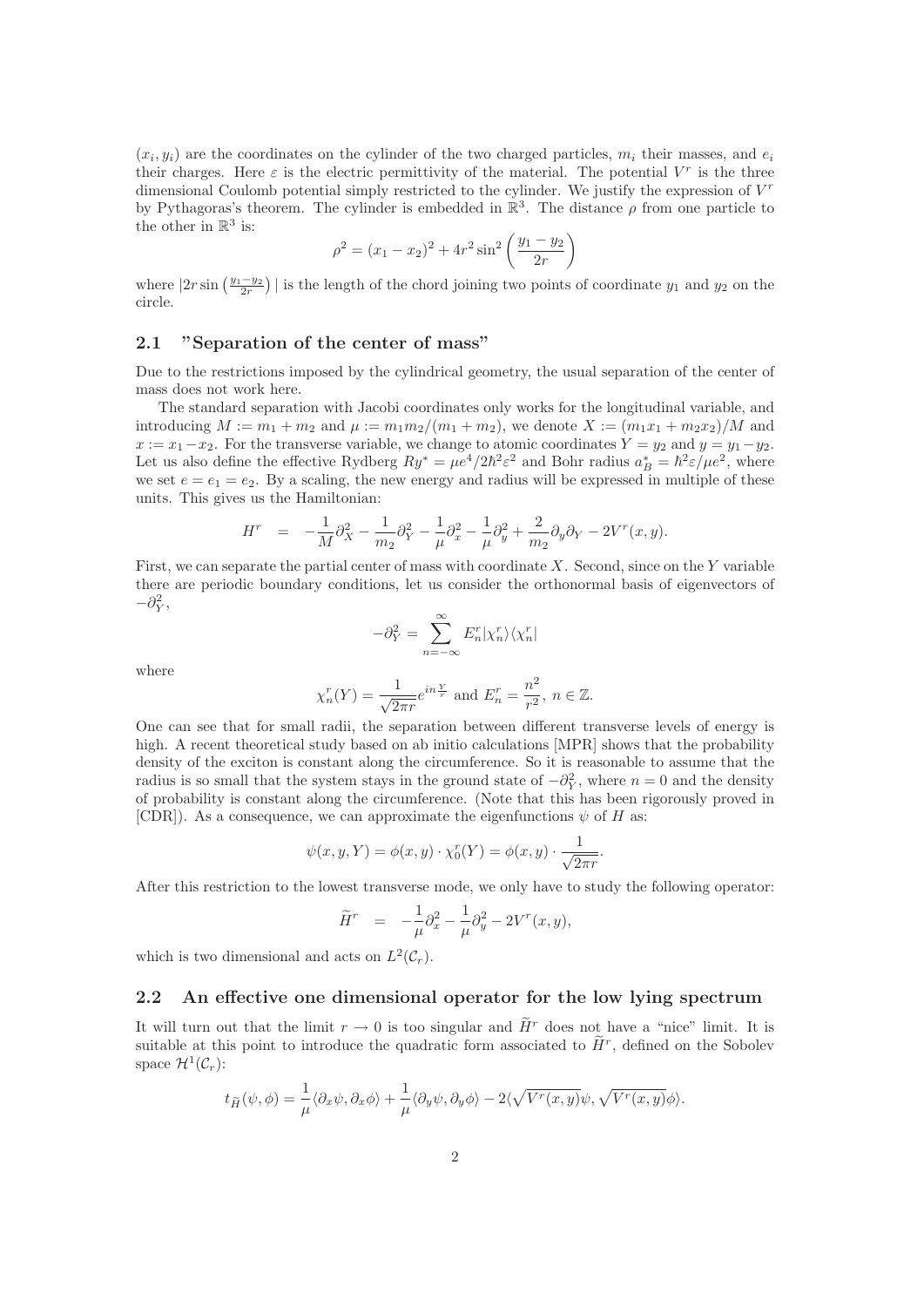Reasoning as in the previous subsection, a good approximation of the behavior of eigenfunctions along the transverse variable when the radius is small is given by the ground state of the free Laplacian with periodic boundary conditions. If we restrict the above quadratic form to functions of the type:

$$
\phi(x,y) = \varphi(x) \cdot \frac{1}{\sqrt{2\pi r}},\tag{2.3}
$$

we have:

$$
t_{\widetilde{H}}(\phi,\phi) = \frac{1}{2\pi r\mu} \langle \partial_x \varphi, \partial_x \varphi \rangle - \frac{1}{\pi r} \int_{-\infty}^{\infty} \int_{-\pi r}^{\pi r} \frac{1}{\sqrt{x^2 + 4r^2 \sin^2 \frac{y}{2r}}} \varphi(x) \overline{\varphi}(x) dy dx
$$
  
= 
$$
\frac{1}{\mu} \int_{-\infty}^{\infty} \overline{(\partial_x \varphi)}(x) (\partial_x \varphi)(x) dx - 2 \int_{-\infty}^{\infty} V_{\text{eff}}^r(x) \varphi(x) \overline{\varphi}(x) dx
$$

where

$$
V_{\text{eff}}^{r}(x) = \frac{1}{2\pi r} \int_{-\pi r}^{\pi r} \frac{1}{\sqrt{x^2 + 4r^2 \sin^2 \frac{y}{2r}}} dy.
$$

For the sake of simplicity, we will put  $\mu = 1$ . Let us introduce what will be our effective onedimensional comparison operator:

$$
H_{\text{eff}}^r := -\frac{d^2}{dx^2} - 2V_{\text{eff}}^r(x). \tag{2.4}
$$

We now have reduced our problem of two particles on a cylinder to a one dimensional problem describing a particle interacting with an external potential. A complete and detailed mathematical justification of these steps can be found in [CDR].

### 2.3 The one dimensional Coulomb Hamiltonian

# **2.3.1** Approximation of  $H_{\text{eff}}^{r}$

We now try to approximate as accurate as possible the eigenfunctions and eigenvalues of  $H_{\text{eff}}^{r}$  when the radius is small. Using the notation  $Y_r(x) = \frac{1}{\sqrt{x^2+4r^2}}$ , it was shown in [CDR] that if  $r \le 1$  and  $f, g$  are two smooth functions

$$
\langle f, V_{\text{eff}}^r g \rangle = \langle f, Y_r g \rangle + \ln(4) f(0) \overline{g(0)} + O(r^{4/9}) ||f||_{\mathcal{H}^1(\mathbb{R})} ||g||_{\mathcal{H}^1(\mathbb{R})}.
$$
 (2.5)

One can recognize in  $Y_r$  a form of the regularized one dimensional Coulomb potential. In the following, our approach will be quite similar to the one of Loudon [L] in the sense that we let the regularizing parameter tend to zero. Note though that our parameter has a clear physical interpretation being given by the radius of the nanotube, and it is not just an artifact as in Loudon's case. Hence this will give us the exciton energies as functions of  $r$ , and allow us to estimate the errors we make using this approximation.

Define the quadratic form  $C_0(.,.)$  by<sup>1</sup>

$$
C_0(f, f) := -\int_0^\infty \ln(x) \cdot (|f|^2)'(x) dx + \int_{-\infty}^0 \ln(-x) \cdot (|f|^2)'(x) dx
$$
  
= 
$$
\int_{-\varepsilon}^0 \ln(-x) \cdot (|f|^2)'(x) dx - \int_0^\varepsilon \ln(x) \cdot (|f|^2)'(x) dx
$$
  
+ 
$$
\ln(\varepsilon) (|f(\varepsilon)|^2 + |f(-\varepsilon)|^2) + \int_{\mathbb{R}\setminus[-\varepsilon,\varepsilon]} \frac{1}{|x|} \cdot |f(x)|^2 dx.
$$
 (2.6)

<sup>&</sup>lt;sup>1</sup>Notice that this definition of  $C_0$  differs from the one of [CDR] in which there is an additional term:  $2 \ln 2|f(0)|^2 =$  $\int_{-\infty}^{0} \ln 2 \cdot (|f|^2)'(x) dx + \int_{0}^{\infty} \ln 2 \cdot (|f|^2)'(x) dx$ . This term is here put together with the other term depending on the function at zero.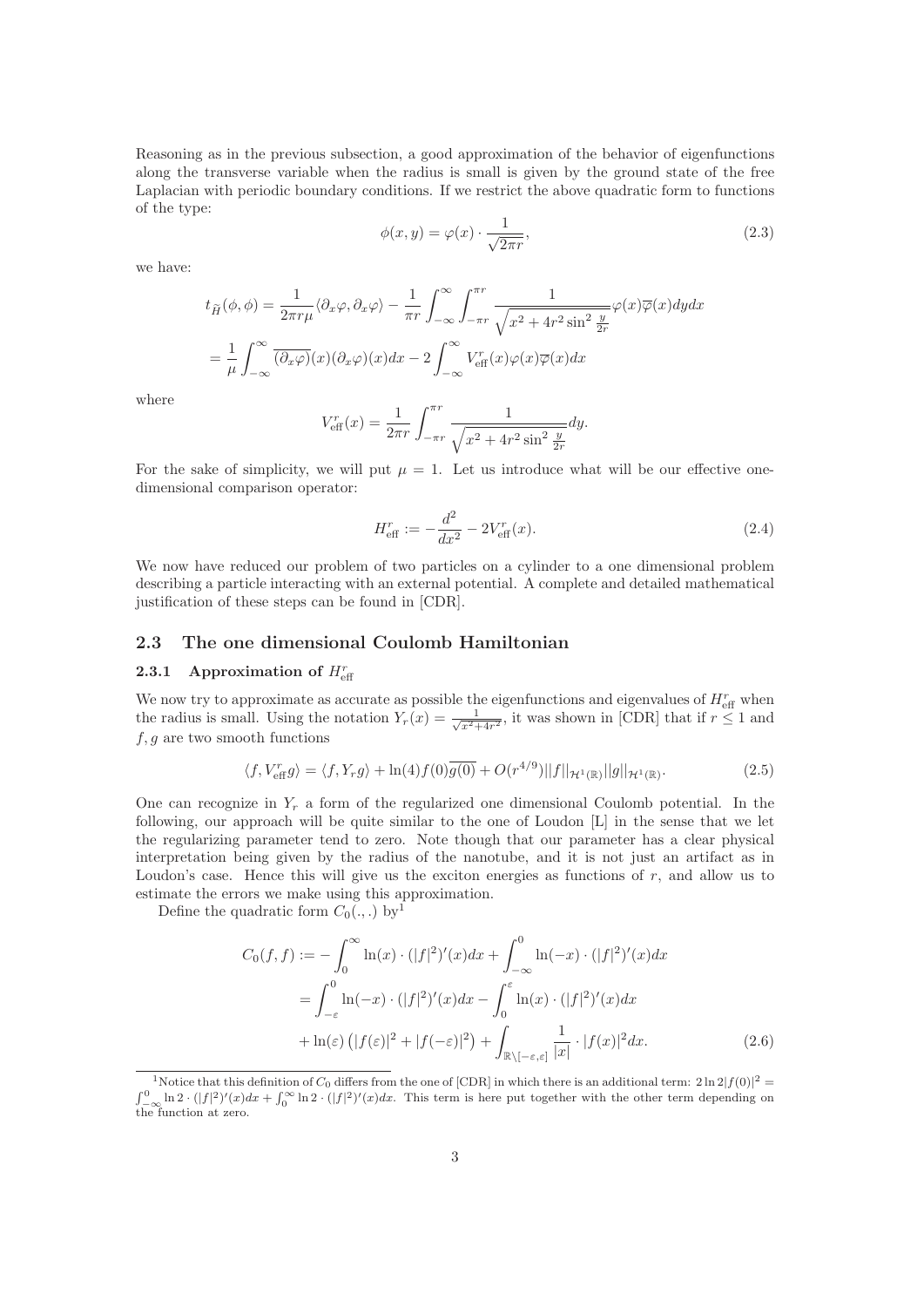Note the last equality is obtained by an integration by parts, and holds for all  $\varepsilon > 0$ ; also note the appearance of a Coulomb potential in one dimension. Again from [CDR] we have

$$
\langle f, Y_r g \rangle = -2 \ln(r) f(0) \overline{g(0)} + C_0(f, g) + O(r^{4/9}) ||f||_{\mathcal{H}^1(\mathbb{R})} ||g||_{\mathcal{H}^1(\mathbb{R})}.
$$
 (2.7)

Now let us define a new "potential" via a quadratic form

$$
\langle f, V_C g \rangle := -2 \ln(\frac{r}{2}) f(0) \overline{g(0)} + C_0(f, g),
$$

which is close to  $V_{\text{eff}}^r$  when r is small and is exactly the Coulomb potential when we look away from the origin. We will see in the following that this particular potential gives a solvable eigenvalue problem for the associated Hamiltonian.

#### 2.3.2 Boundary conditions of the Coulomb Hamiltonian

The operator  $H_C$  we will now consider is given by its associated quadratic form defined on  $\mathcal{H}^1(\mathbb{R})$ :

$$
t_C(\psi,\phi):=\int_{\mathbb{R}}\overline{\phi'(x)}\psi'(x)dx+2\left(2\ln(\frac{r}{2})\overline{\phi(0)}\psi(0)-C_0(\phi,\psi)\right).
$$

One can recognize the kinetic energy in the first term and the potential  $V_C$  in the second term. The general theory of closed symmetric quadratic forms gives us the existence of an associated operator  $H_C$  defined by

$$
t_C(\phi, \psi) = \langle \phi, H_C \psi \rangle,\tag{2.8}
$$

whenever  $\psi$  is in the domain of  $H_C$ . The difficulty here is that  $V_C$  is not a usual Schrödinger-type multiplication potential, but due to various Sobolev embeddings it turns out that if  $\psi$  is in the domain of  $H_C$  then  $\psi''$  is square integrable outside the origin, and we still have:

$$
(H_C \psi)(x) = -\psi''(x) - \frac{2\psi(x)}{|x|}, \quad x \neq 0.
$$
 (2.9)

Now if  $\psi$  is an eigenfunction of  $H_C$  corresponding to an energy E, then it obeys the differential equation:

$$
-\psi''(x) - \frac{2\psi(x)}{|x|} = E\psi(x), \quad x \neq 0.
$$
 (2.10)

In order to get the behavior at the origin of the eigenfunctions of  $H_C$ , we integrate by parts and use (2.10). For  $\varepsilon > 0$  we have:

$$
\int_{\mathbb{R}} \overline{\phi'(x)} \psi'(x) dx
$$
\n
$$
= \overline{\phi(-\varepsilon)} \psi'(-\varepsilon) - \int_{-\infty}^{-\varepsilon} \overline{\phi(x)} \psi''(x) dx - \overline{\phi(\varepsilon)} \psi'(\varepsilon) - \int_{\varepsilon}^{\infty} \overline{\phi(x)} \psi''(x) dx
$$
\n
$$
+ \int_{-\varepsilon}^{\varepsilon} \overline{\phi'(x)} \psi'(x) dx
$$
\n(2.11)

where the last integral will converge to zero as  $\varepsilon$  goes to zero. On the other hand,

$$
C_0(\phi, \psi) = \int_{-\varepsilon}^0 \ln(-x) \cdot (d_x(\overline{\phi}\psi))(x) dx - \int_0^{\varepsilon} \ln(x) \cdot (d_x(\overline{\phi}\psi))(x) dx
$$
  
+  $\ln(\varepsilon) \left( \overline{\phi(\varepsilon)} \psi(\varepsilon) + \overline{\phi(-\varepsilon)} \psi(-\varepsilon) \right) + \int_{\mathbb{R} \setminus [-\varepsilon, \varepsilon]} \frac{1}{|x|} \cdot \overline{\phi(x)} \psi(x) dx.$  (2.12)

Then adding (2.11) with (2.12), using (2.10) and letting  $\varepsilon$  tend to zero (see [CDR] for technical details) we have:

$$
\lim_{\varepsilon \to 0} t_C(\phi, \psi) = \langle \phi, E\psi \rangle + 2 \lim_{\varepsilon \to 0} \overline{\phi(0)} \left[ \frac{\psi'(-\varepsilon) - \psi'(\varepsilon)}{2} + 2 \ln(\frac{r}{2}) \psi(0) - \ln(\varepsilon) (2\psi(0)) \right].
$$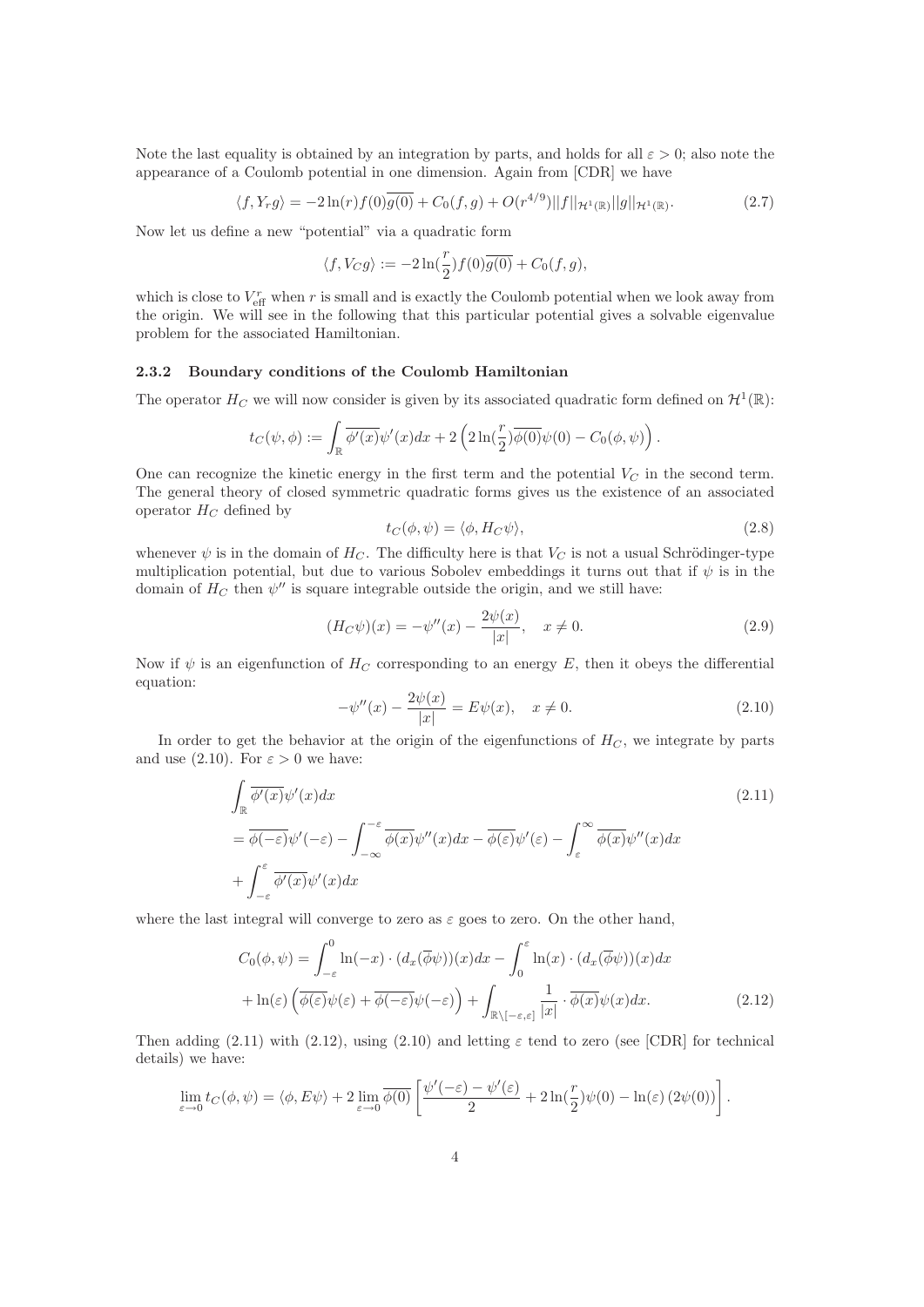Now using (2.8) and the eigenvalue equation  $H_C \psi = E \psi$  we get the boundary condition:

$$
\lim_{\varepsilon \to 0} \left[ \frac{\psi'(-\varepsilon) - \psi'(\varepsilon)}{2} + 2\ln(\frac{r}{2})\psi(0) - 2\ln(\varepsilon)\psi(0) \right] = 0.
$$
\n(2.13)

### 2.4 Eigenvalues and eigenfunctions

We now have to solve the equation

$$
-\partial_x^2 \psi - \frac{2}{|x|} \psi = E\psi, \qquad x \neq 0,
$$
\n(2.14)

with the boundary condition  $(2.13)$ . Similarly to Loudon in  $[L]$ , we introduce a dimensionless quantity  $\alpha$  and the change of variables

$$
E = -\frac{1}{\alpha^2} \text{ and } x = \frac{\alpha}{2}z,
$$
\n(2.15)

then we obtain

$$
\frac{d^2}{dz^2}\tilde{\psi} - \frac{1}{4}\tilde{\psi} + \frac{\alpha}{|z|}\tilde{\psi} = 0, \qquad z \neq 0.
$$
 (2.16)

The solutions are known for  $z > 0$  and  $z < 0$ , see [AS, chap. 13] for example. The second thing is to see what condition at  $z = 0$  should the eigenfunctions  $\psi$  obey. If we scale (2.13),

$$
\lim_{\varepsilon \to 0} \left[ \frac{\widetilde{\psi}'(-\varepsilon) - \widetilde{\psi}'(\varepsilon)}{2} + \alpha (\ln r - \ln(\alpha \varepsilon)) \widetilde{\psi}(0) \right] = 0. \tag{2.17}
$$

We only give here the results. Details of calculations can be found in [CDR]. If we take the only square integrable solution, we have two cases: If  $\alpha = N$  is a positive integer, then the eigenstates are the odd functions  $\psi_{n_{\alpha}p}$  with associated eigenvalues  $E_{n_{\alpha}p}$ , where  $n_{\alpha} = N + 1$ ,

$$
\widetilde{\psi}_{n_{\alpha}p}(z) = e^{-\frac{1}{2}|z|} z \frac{1}{\sqrt{2N}} L^1_{N-1}(|z|), \qquad E_{n_{\alpha}p} = -\frac{1}{N^2},
$$

where  $L_{N-1}^1$  is an associated Laguerre polynomial. Notice that these energies are independent of the radius of the tube. If  $\alpha$  is not an integer, the eigenstates are the even functions  $\psi_{n,s}$  with associated eigenvalues  $E_{n_\alpha s}$ , where  $n_\alpha$  is the smallest integer larger than  $\alpha$  and:

$$
\widetilde{\psi}_{n_{\alpha}s} = C_{\alpha}W_{\alpha,\frac{1}{2}}(|z|) = C_{\alpha}|z|e^{-\frac{1}{2}|z|}U(1-\alpha,2,|z|) \qquad E_{n_{\alpha}s} = -\frac{1}{\alpha^2},
$$

where  $C_{\alpha}$  is a normalizing constant, W is the Whittaker function and U is the confluent hypergeometric function or Kummer function of the second kind. We denote with  $\Gamma(z)$  and  $\Psi(z)$  $\Gamma'(z)/\Gamma(z)$  the usual gamma and digamma functions, and we get from (2.17) that for even solutions  $\alpha$  must satisfy the relation:

$$
\Psi(1-\alpha) + 2\gamma + \frac{1}{2\alpha} - \ln \alpha + \ln r = 0.
$$
\n(2.18)

From this relation, which contains an implicit expression for  $\alpha(r)$ , one can deduce several important facts. For all integers N and for  $\alpha$  in between N and  $N + 1$ , there is only one solution of (2.16) satisfying the boundary condition. Furthermore, the energies associated with the non integer  $\alpha$ tend to their closest lower integer when  $r$  tends to zero. A special case is the one of the ground state  $E_{1s}$  of the exciton which tends to minus infinity as the radius tends to zero. The behavior for small  $r$  is

$$
E_{1s} \stackrel{r \to 0}{=} -4(\ln r)^2
$$
.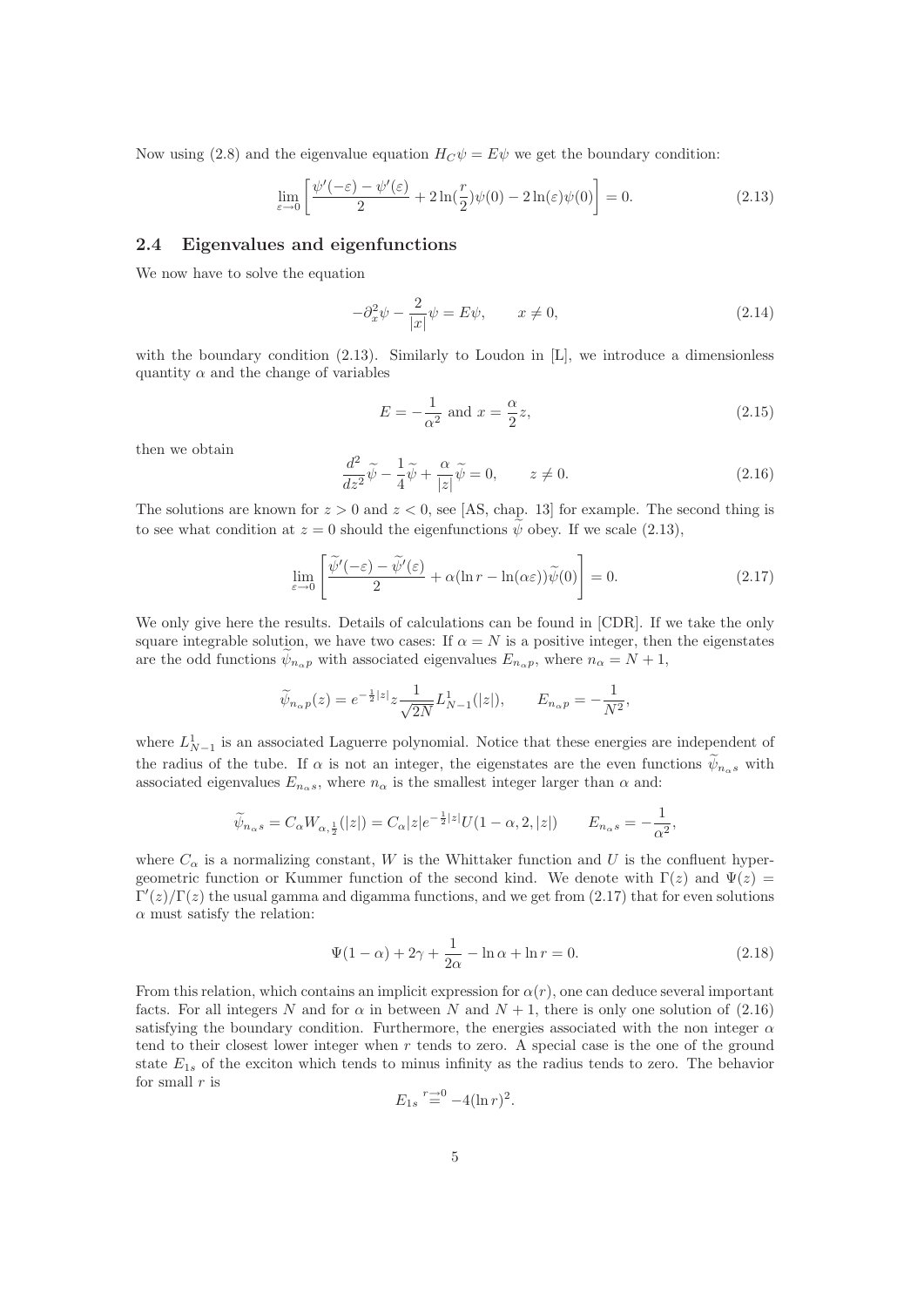$$
E_{4p} = -1/9
$$
  
\n
$$
E_{3s}(r)
$$
  
\n
$$
E_{3p} = -1/4
$$
  
\n
$$
E_{2s}(r)
$$
  
\n
$$
E_{2p} = -1
$$
  
\n
$$
E_{1s}(r) \sim -4(\ln(r))^{2}
$$

Figure 1: Energy of the bound states of the exciton. Energies are expressed in multiples of the effective Rydberg of the exciton.

Notice that equation (2.18) is exactly what one gets by explicitly calculating the condition requiring the derivative of even states to vanish at the origin, relation (3.22) in Loudon's paper, and replacing his parameter a by  $r \cdot a_0/2$ , for small r. We can also compare with the result from [BGEH] where Banyai et al. found numerically  $a = 0.3a_0 \cdot r$  for the exciton problem in a quantum wire of radius  $r$ . The energies associated to the exciton are drawn on figure 1 and we calculated numerically the lowest four eigenvalues with respect to the radius on figure 3, along with a comparison of the ground state given by the variational method of [P1]. On figure 4 a zoom was made around the first and second excited states.

One can notice that the odd states possess a constant energy, independent of the radius. This is due to the fact that the odd states vanish at zero where there is the singularity of the potential. Indeed, the potential becomes, for an odd function  $f$ :

$$
\langle f, V_{\text{eff}}^r f \rangle \simeq C_0(f, f),
$$

which is independent of  $r$ .

# 3 Variational approach and comparison

The variational method operates by minimizing the energy of a trial function and is therefore usually applied to approximate the ground state. However, by restricting the trial function to forms that are orthogonal to the ground state, low lying excited states can be obtained variationally as well. In Ref. [P1], the variational method was applied to the ground state and in Ref. [P3] a similar approach was applied to calculate the 2p oscillator strength of interest for two-photon absorption. The 2p state is especially important because this state is used for excitation in twophoton fluorescence measurements [W]. By recording the energy of photons emitted from the lowest (1s) exciton, a direct measure of the  $2p - 1s$  energy difference is obtained. In turn, the 1s exciton binding energy (i.e the 1s excitation energy measured relative to the band gap) can be derived if a reliable model for the exciton energy spectrum is invoked.

In the present work, we wish to compare results of the relatively complicated variational approach to the straight-forward and analytical Coulomb model. Hence, in the following we briefly explain the reasoning behind our variational estimate of the lowest excited  $(2p)$  state. In practical applications, the trial function must be sufficiently simple that calculation of the energy is manageable. This implies that relatively few adjustable parameters should be considered. At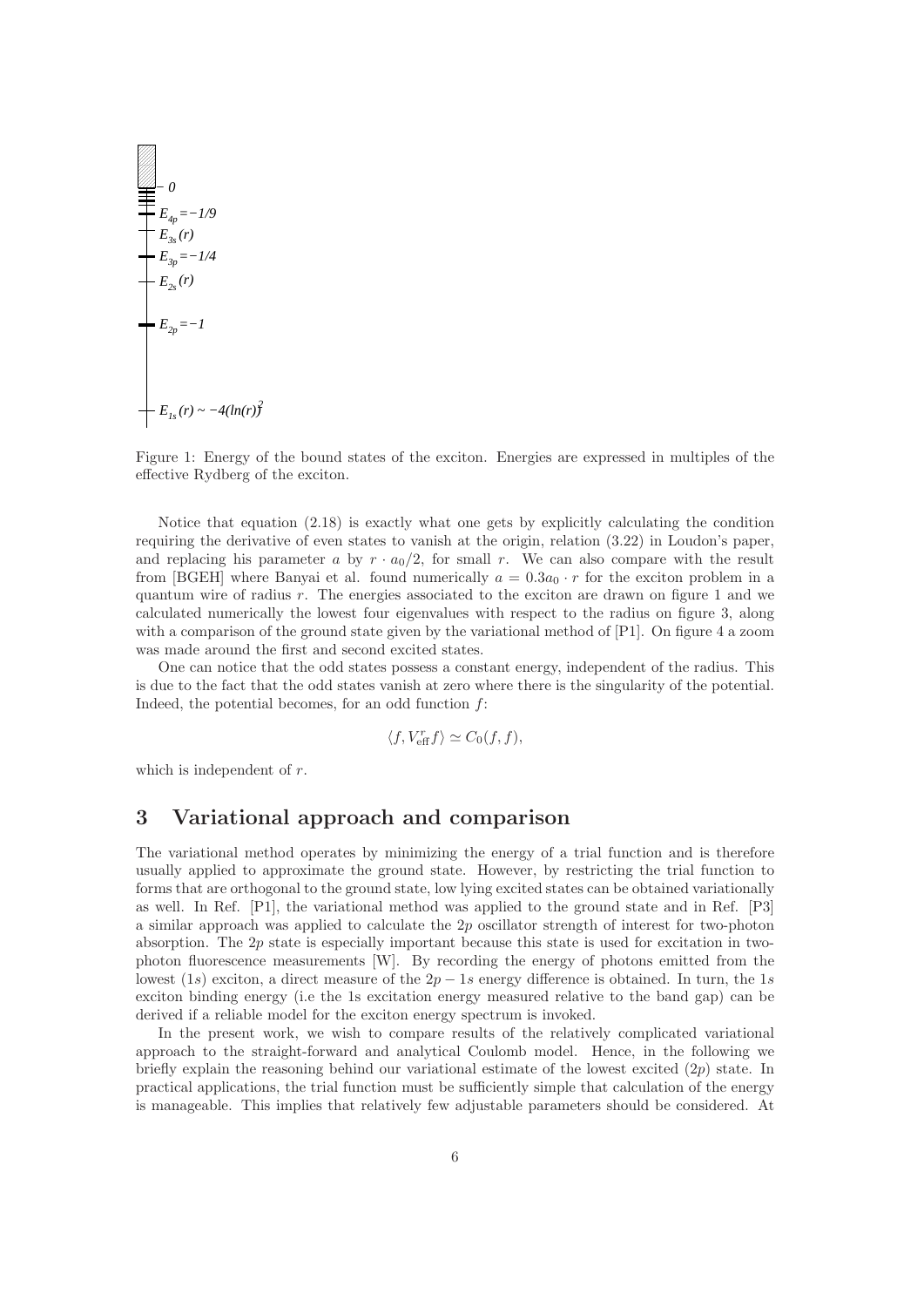

Figure 2: Variational 2p state energy as a function of nanotube radius. Inset: the r-dependence of decay lengths  $k$  and  $q$  of the trial wave function.

the same time, a certain flexibility is required to provide reasonable accuracy. A useful strategy consists in constructing trial functions so that they correctly accommodate the known solutions in limiting cases of the general problem. Thus, we are guided by the analytical solution for the plane, i.e. for nanotube radii much larger than the effective Bohr radius. In our units, this state is simply  $\varphi_{2p} \propto x \exp\{-2/3(x^2 + y^2)^{1/2}\}\.$  On the other hand, in the extreme 1D limit we expect  $\varphi_{2p} \propto x \exp\{-|x|\}.$  To accommodate both limits, we consequently suggest the (un-normalized) trial form

$$
\varphi_{2p}(x,y) = x \exp\{-\left(x^2/k^2 + y^2/q^2\right)^{1/2}\},\tag{3.1}
$$

where q and k are variational parameters to be determined by minimizing the expectation value of the energy. This expectation value is found as  $E_{2p} = (K - V)/N$ , where K, V and N are the kinetic energy, potential energy and normalization constant, respectively. The integrations are quite cumbersome and only  $K$  and  $N$  can be obtained in closed form in terms of Struve and modified Bessel functions. The potential energy  $V$  is evaluated numerically using Gaussian quadrature.

The minimized energy as a function of radius  $r$  is illustrated in Fig. 2. The limiting values are  $E_{2p} = -1$  and  $E_{2p} = -4/9$  for small and large r, respectively, in agreement with the analytic solutions in these limits. In between these limits, the curve interpolates smoothly between the limiting values and the dominant correction at small r is  $-8(1 + \gamma + \ln(r))r^2$ .

In order to judge the usefulness of the different approaches used in the present work it is essential to determine the appropriate nanotube radius r in excitonic units, i.e. in units of  $a_B^*$ . An important point in this respect is that, in fact,  $a_B^*$  varies between different nanotubes. The relation needed for conversion is  $a_B^* = 0.529 \text{\AA} \varepsilon/\mu$ , where  $\varepsilon$  is the dielectric constant screening the Coulomb interaction and  $\mu$  is the reduced effective mass. Whereas  $\varepsilon$  may be assumed the same for all nanotubes,  $\mu$  must be derived from the curvature of the band structure and, hence, depends on both radius and chirality of the nanotube. However, detailed studies  $[P2]$  show that  $a_B^*$  is roughly proportional to the nanotube diameter and as a consequence r (in units of  $a_B^*$ ) is nearly constant and given by  $r \approx 0.1a_B^*$  if  $\varepsilon \approx 3.5$ . It should be noted, though, that in media with little screening a larger  $r/a_B^*$  is expected. The smallness of r means that approximations based on expansion around  $r = 0$  are expected to be accurate.

In figure 3 and 4, a comparison of variational energies and the results of the Coulomb model is given. In both the  $1s$  and  $2p$  cases, reasonable agreement between the two approaches is found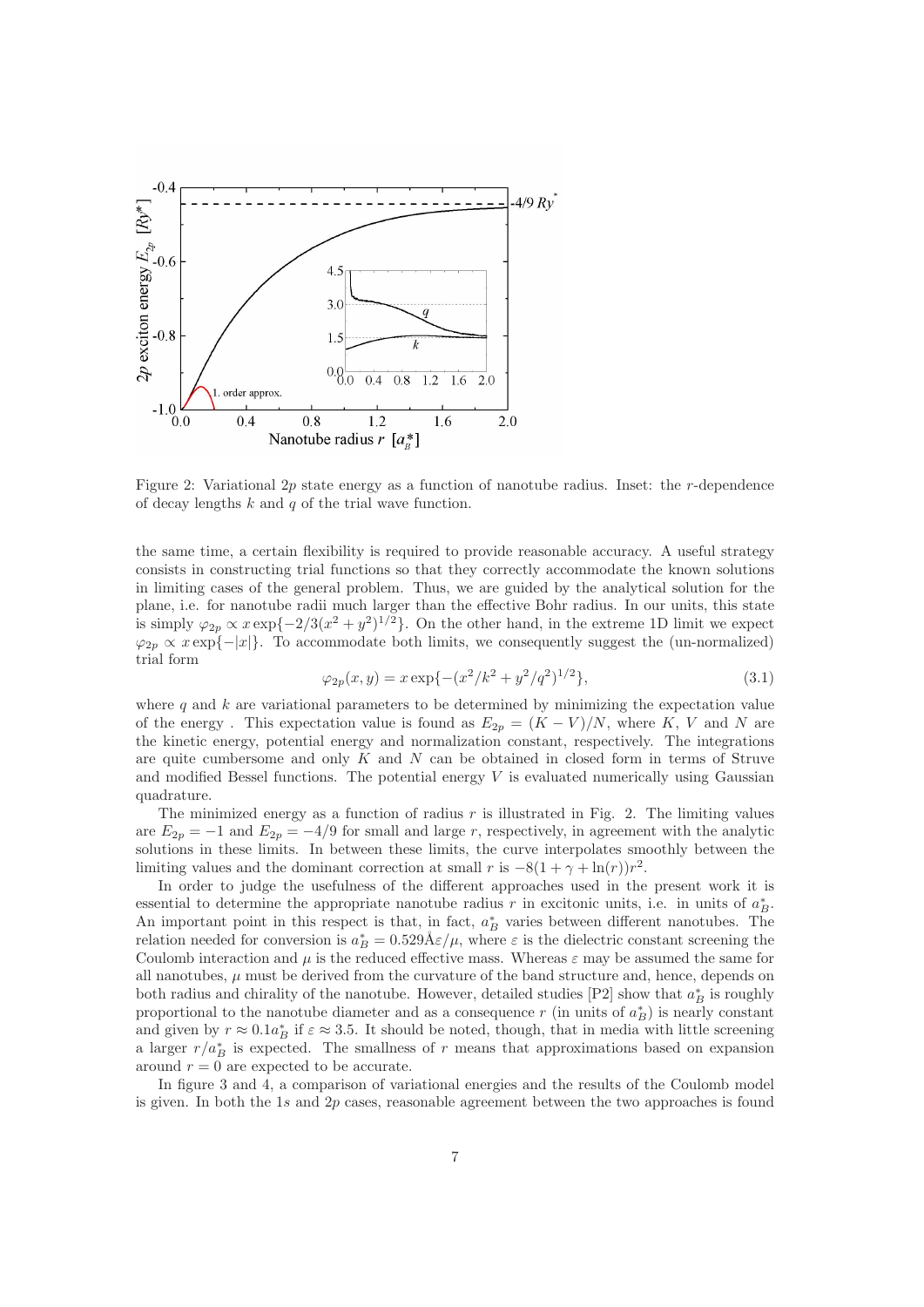

Figure 3: Energy of the four lowest bound states of the exciton with respect to the radius. Even states were calculated numerically using  $(2.18)$ . Notice that the energy of the second s state is equal to the one of the first  $p$  state at zero. In red: graph of the ground state computed with the variational method on the cylinder from [P1].

around  $r \approx 0.1a_B^*$ . Also, in both cases, the variational result lies slightly higher than the Coulomb model. The ground state has deviated by more than 100% from the plane value for radii around  $0.1a_B^*$ . An error of less than 5% is seen between the curves at this point. Note that if the curve from the Coulomb model is lower in energy than the variational one, this does not means that the approximation is better. Although in the variational approach the lower is the better since the exact solution is always below the variational result, in the Coulomb model the exact value is somewhere around the approximation, bounded by an error bound. In this work the error bound was not calculated because, unfortunately, the compromises made to get a simple formula implied a difficult calculus to optimize on the bound, even by numerical computations. For the first excited state, the Coulomb model approximation for the energy is independent of the radius of the tube. This must be a good approximation for very small radii. However, this approximation becomes increasingly inaccurate as the radius increases, as the exact value should tend to the energy of the problem on the plane with energy equal to  $-4/9a_B^*$  as do the variational curve.

# 4 Conclusion

The Coulomb model applied to excitons in carbon nanotubes demonstrates that the energy associated with each even state decreases to the energy of its closest odd state as the radius tends to zero. Since each odd state energy is independent of the size of the tube in this approach, all energies associated to excited states stay in the range  $(-1, 0)$  (in effective Rydberg energy units). So only the ground state diverges when the radius gets smaller. This is confirmed by the behavior of the first variational excited state which converges to −1. The simple exciton model proposed in this paper and studied both by means of rigorous perturbation theory and by a variational approach is a good starting point for attacking the difficult problem of electron-electron interactions in low dimensional structures such as carbon nanotubes.

# 5 Acknowledgments.

H.C. acknowledges support from the Danish F.N.U. grant Mathematical Physics and Partial Differential Equations.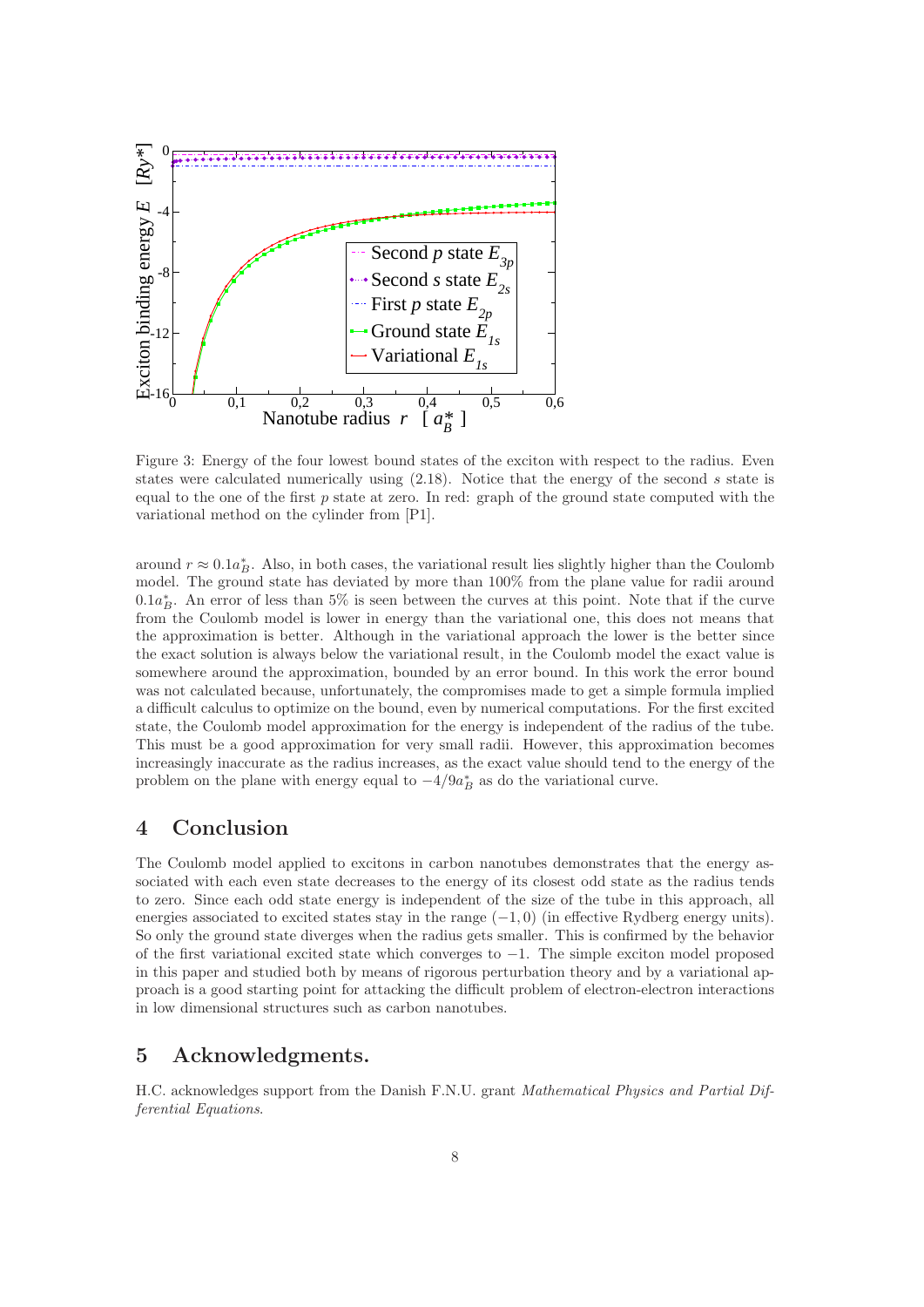

Figure 4: Zoom around the energy of the  $2p$  state showing both variational and Coulomb model results. In addition, the 2s state obtained with Coulomb model is included for comparison.

# References

- [Sc02] S. M. Bachilo, M. S. Strano, C. Kittrell, R. H. Hauge, R. E. Smalley, R. B. Weisman, Structure-Assigned Optical Spectra of Single-Walled Carbon Nanotubes, Science, 298 (2002).
- [W] F. Wang et al., The Optical Resonances in Carbon Nanotubes Arise from Excitons, Science 308 nr. 5723, 838 - 841 (2005).
- [MPR] J. Maultzsch, R. Pomraenke, S. Reich, E. Chang, D. Prezzi, A. Ruini, E. Molinari, M. S. Strano, C. Thomsen and C. Lienau, Exciton binding energies in carbon nanotubes from two-photon photoluminescence, Phys. Rev. B  $72$ ,  $241402(R)$ ,  $(2005)$ .
- [CBRM] E. Chang, G. Bussi, A. Ruini, E. Molinari, First principles approach for the calculation of optical properties of one-dimensional systems with helical symmetry: the case of carbon nanotubes, Phys. Rev. B 72, 195423 (2005).
- [HK] H. Haug, S. W. Koch, Quantum theory of the optical and electronic properties of semiconductors, World Scientific.
- [R] B. Ricaud, PhD thesis, in preparation.
- [P1] T. G. Pedersen, Variational approach to excitons in carbon nanotubes. Phys. Rev. B 67, 073401 (2003).
- [P2] T. G. Pedersen, Exciton effects in carbon nanotubes, Carbon 42, 1007-1010 (2004).
- [P3] T. G. Pedersen, A. G. Silva, K. Pedersen, Excitonic two-photon absorption in carbon nanotubes, submitted.
- [CDR] H.D. Cornean, P. Duclos, B. Ricaud, Effective models for excitons in carbon nanotubes, Ann. Henri Poincaré 8 nr.1, 135-163 (2007)
- [L] R. Loudon, One-dimensional hydrogen atom, Amer. J. Phys. 27, 649-655 (1959).
- [AS] Abramowitz M., Stegun I. A., Handbook of Mathematical Functions with Formulas, Graphs, and Mathematical Tables, Dover, New York, 1964.